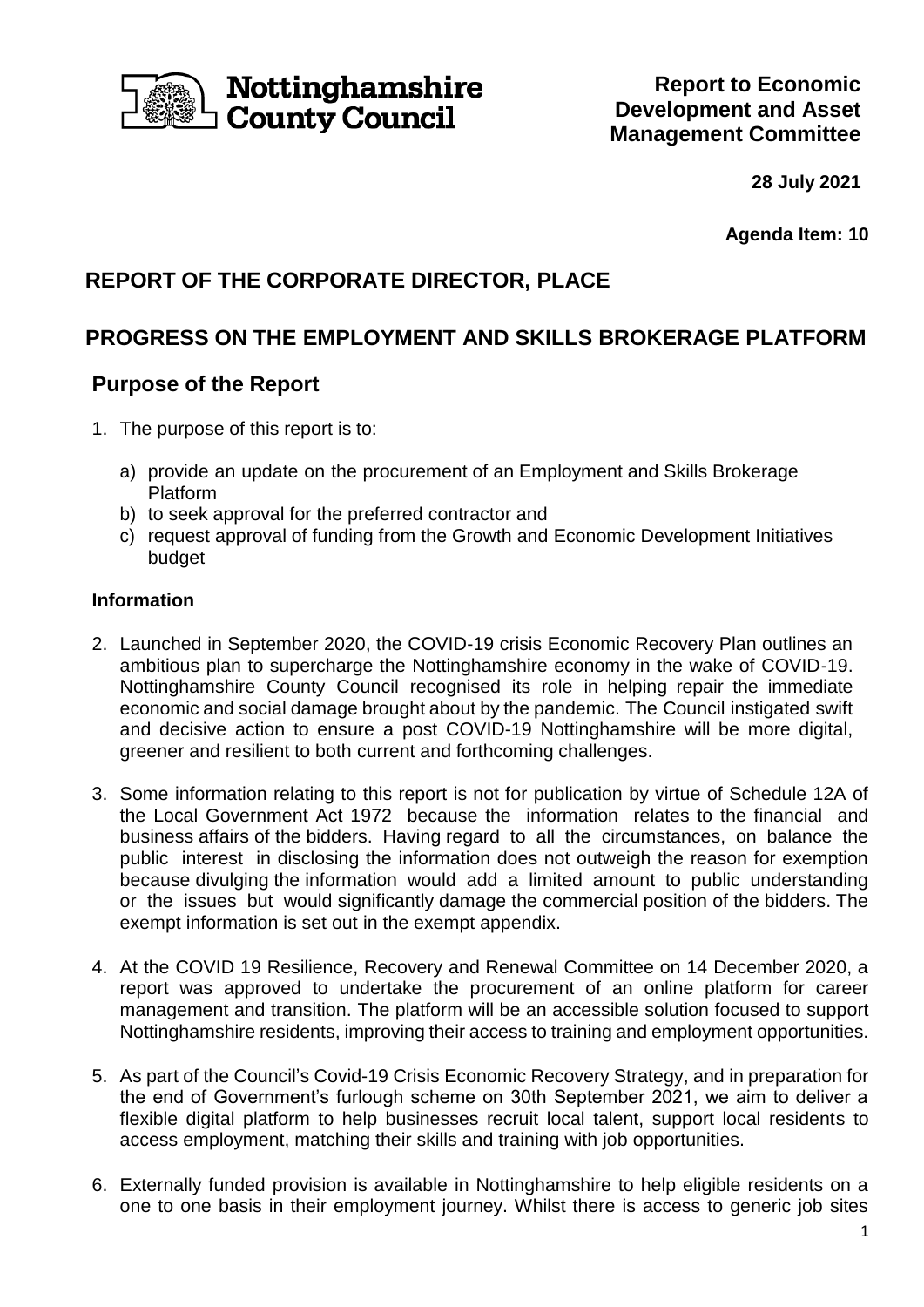these do not offer the level of support we require from this platform including, useful and engaging content designed around the needs of an individual entering or returning to work, meeting their career aspirations and finding job opportunities / training and support to access the vacancy.

- 7. A project working group was established made up of
	- Economic Development Officer
	- Lead Technology Partner ASDMs and Place
	- Senior Communications and Marketing Business Partner (Digital)
	- Chief Technology Officer
	- Head of Engagement and Partnerships at Futures our jointly owned skills and employment social enterprise.
- 8. We published our requirements via Digital Market on DOS, [Nottinghamshire digital](https://www.digitalmarketplace.service.gov.uk/digital-outcomes-and-specialists/opportunities/14730)  [employment and skills brokerage platform -](https://www.digitalmarketplace.service.gov.uk/digital-outcomes-and-specialists/opportunities/14730) Digital Marketplace.
- 9. The outcome of the process is detailed in the exempt appendix.

#### **Next steps**

- 10.Subject to approval and to meet the timelines provided in the specification the next steps are:
	- To progress the contract with the preferred supplier (within procurement guidelines)
	- Agree and gain sign off of budget for the project availability (set up costs, on-going support and maintenance), in-house resources, overall ownership
	- Finalise procurement / owner to sign off contracts Identify and assign internal resources
	- Engage with a pre kick off meeting with supplier
	- Engage with Futures on continued support and development of wrap around support.

#### **Reasons for Recommendations**

- 11.The Council recognises the need to be agile in its approach, to enable a switch from recovery to response mode in the event of further lockdowns or to respond to potential issues caused by the ending of Government support packages.
- 12.Due to confidential financial figures, some information relating to this report is not for publication. This information is set out in the exempt appendix.
- 13.The Employment and Skills Brokerage Platform will enable Nottinghamshire residents to understand the opportunities right on their door step. The platform will enable employers to engage with local residents. It will provide access to live jobs, apprenticeship and courses with integrated feeds enabling the Council to connect growth sectors to employment opportunities. Ultimately it will be a single place for career opportunities to connect our employers and residents.

### **Statutory and Policy Implications**

14.This report has been compiled after consideration of implications in respect of crime and disorder, data protection and information governance finance, human resources, human rights, the NHS Constitution (public health services), the public sector equality duty, safeguarding of children and adults at risk, service users, smarter working, sustainability and the environment and where such implications are material they are described below.